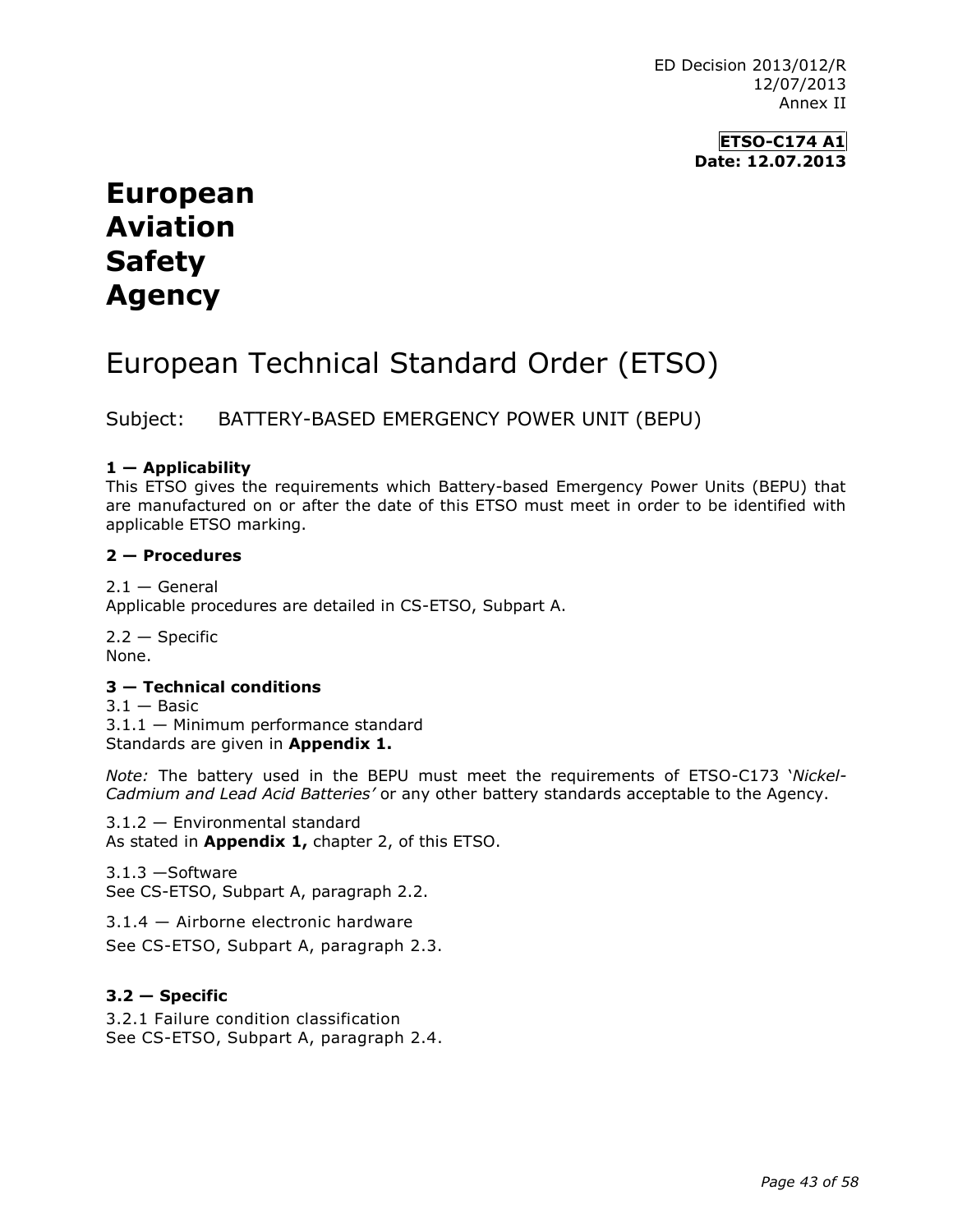# **ETSO-C174 A1 Date: 12.07.2013**

## **4 — Marking**

4.1 — General Marking is detailed in CS-ETSO, Subpart A, paragraph 1.2.

4.2 — Specific Product label shall indicate:

- battery capacity (e.g. 20 Amp-Hour (Ah)),
- nominal voltage,
- battery chemistry.

# **5 — Availability of referenced documents**

See CS-ETSO, Subpart A, paragraph 3.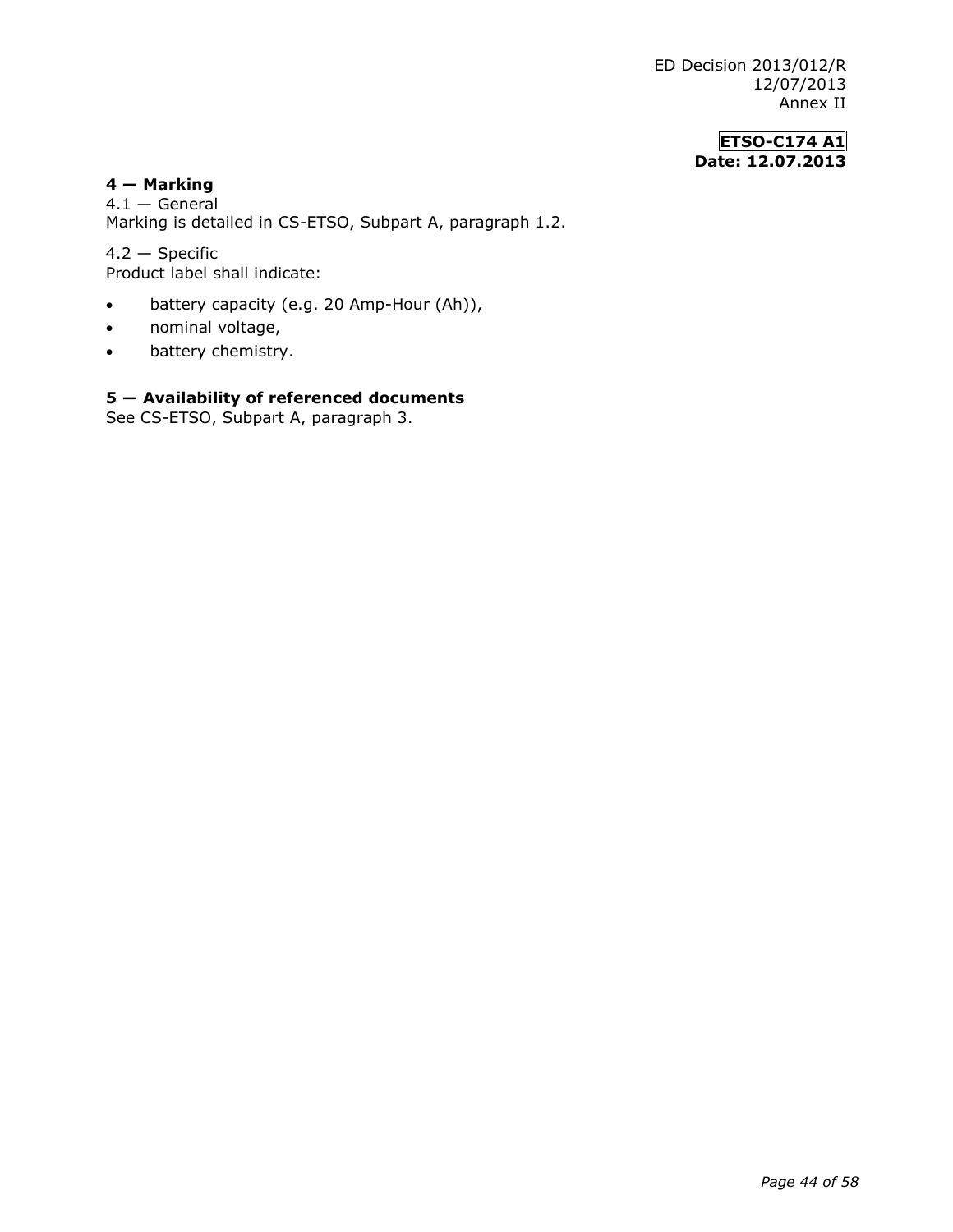> **ETSO-C174 A1 Date: 12.07.2013**

## **APPENDIX 1**

### **MINIMUM PERFORMANCE STANDARD FOR BATTERY-BASED EMERGENCY POWER UNIT (BEPU)**

## **CHAPTER 1: MINIMUM PERFORMANCE STANDARD UNDER STANDARD CONDITIONS**

### $1 -$  PURPOSE

These are the requirements under standard conditions for a Battery-based Emergency Power Units (BEPU) to meet the Minimum Performance Standard for this ETSO. The performance of specific equipment may be enhanced, depending on its intended application and configuration.

## 2 — GENERAL REQUIREMENTS

The BEPU must meet the power quality requirements of MIL-STD-704F, Aircraft Electrical Power Characteristics, dated March 12, 2004, and maintain the rated values and functionality according to its specification data sheet, unless otherwise specified in this ETSO.

- (a) Design the BEPU to minimize the risk of causing or spreading a fire.
- (b) Storage batteries must be designed and installed as follows: Safe cell temperatures and pressures must be maintained during any probable charging or discharging condition. No uncontrolled increase in cell temperature may result when the battery is recharged (after previous complete discharge):
	- at maximum regulated voltage or power,
	- during a flight of maximum duration, and
	- under the most adverse cooling condition likely to occur in service.
- (c) Demonstrate the above conditions by test, unless your experience with similar batteries and installations has shown that maintaining safe cell temperatures and pressures do not present a problem.
- (d) Systems like electronic circuits installed in the BEPU must be compatible with the battery chemistry.
- (e) During a failure of the normal power source to the emergency electrical bus, the BEPU supplies emergency electrical bus loads without intervention by the flight crew. After reestablishment of the normal power source, the emergency bus loads revert automatically from the BEPU to the normal power source, and the BEPU automatically returns to charging mode. To prevent inadvertent recharging of the BEPU from the aircraft battery when a normal power source is not available, the BEPU shall not enter the recharge mode when the BEPU input (source) voltage is below 24VDC.
- (f) Specify the value of voltage spikes occurring when the BEPU is switched on and off and between modes (if applicable).
- (g) Any single component failure within the BEPU (either open or short) cannot result in an over voltage condition on the battery.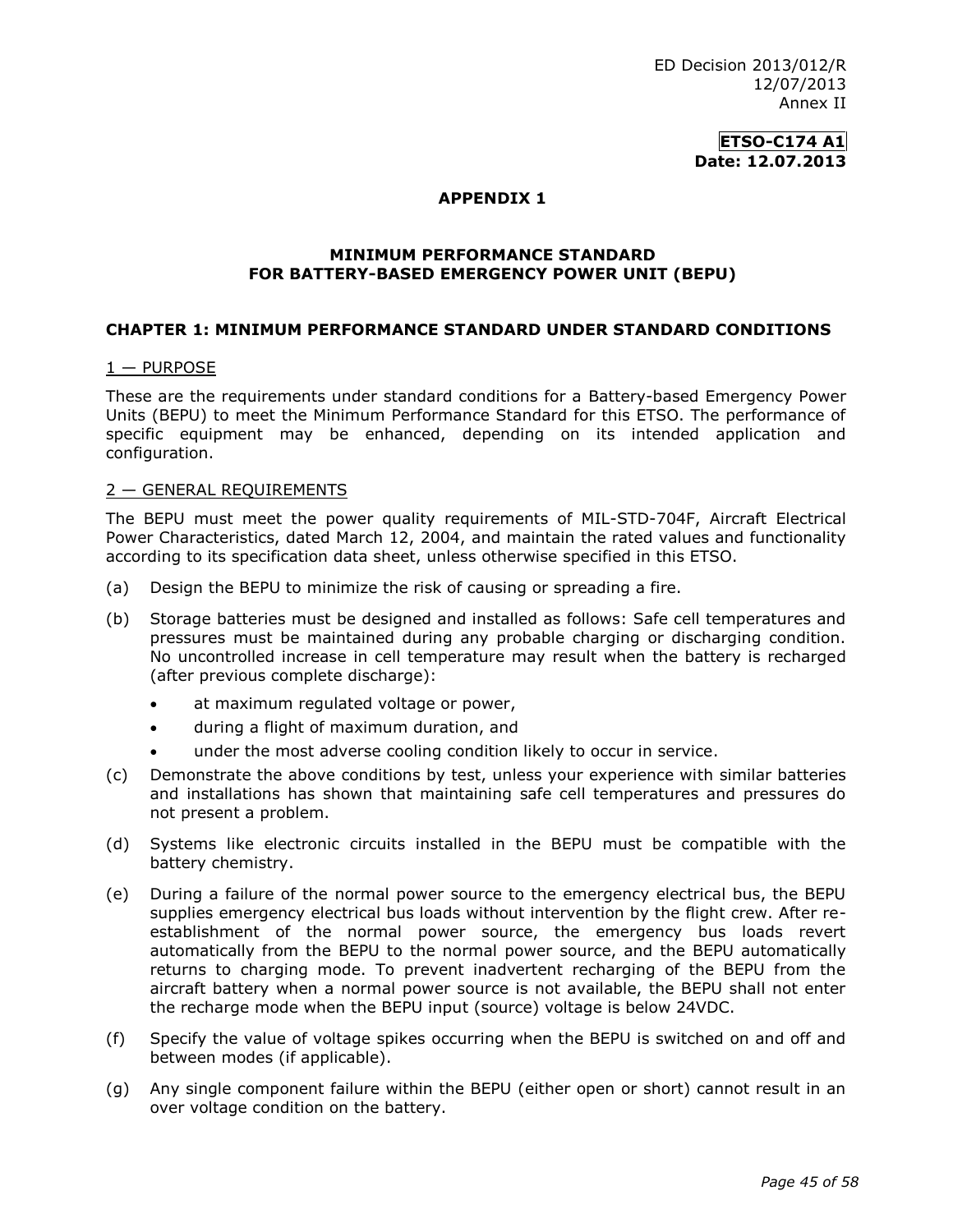- (h) The BEPU will not have any protection/provision that results in automatic removal of power from the emergency load.
- (i) The BEPU will not discharge through the input side of the BEPU.
- (j) If the BEPU provides backup power to multiple loads, equip the BEPU with protection provisions that allow for the isolation and removal of excess load on any of its output feeders that draw more than its pre-determined maximum current. This will protect remaining loads in case of a load short circuit.
- (k) The BEPU should not drain its battery power when the aircraft power is off.
- (l) charge fully the battery before installation. Charge the battery every time the aircraft is powered up, regardless of cockpit switch position.
- (m) The charging time from 20 % to 80 % capacity will be less than 3 hours.
- (n) Specify the nominal current and the short time maximum current.
- (o) Design the BEPU in such a way so that separation devices placed between input, output, and battery will enable the current flow from input to output, even when there is a malfunction with other BEPU components. The separation devices will prevent current flow in the direction from output (respectively the battery) to input, and from output to battery. See Figure A-2 at the end of this appendix. The minimum current rating of the separation devices must be greater than three times the continuous rated output current of the BEPU. Unless provided in the aircraft, design the BEPU to prevent output current greater than 30 milliamperes (mA) from flowing back to battery. The loss (breakdown) of voltage of such separation devices will exceed three times the BEPU rated voltage.
- (p) The maximum output voltage ripple cannot exceed the limits stated in MIL-STD-704F. Note that this limit does not include the ripple already on the input line into the BEPU. (See Figure A-3 at the end of this appendix.)
- (q) To preclude catastrophic effects of excess temperature, the BEPU will monitor battery temperature during battery-charging cycles, and remove power when over temperature limits are reached. Applications where excessive battery temperature cannot cause catastrophic events do not require monitoring.
- (r) If the BEPU contains a battery heater device, a single-fault failure redundancy protection is required to prevent heater runaway.

### 3 — CAPACITY AND RELATED PARAMETERS

The parameters listed in this section under environmentally benign and ground benign conditions at 25 °C must be provided. Considered nominal conditions follow.

- (a) BEPU capacity. Specify the value for the nominal capacity in Amp-Hours (Ah) based on a constant discharge current for 1.0 hour. During capacity testing, the output voltage cannot degrade below 20VDC.
- (b) BEPU output voltage excursions. Provide graphs of output voltage versus time for the following conditions: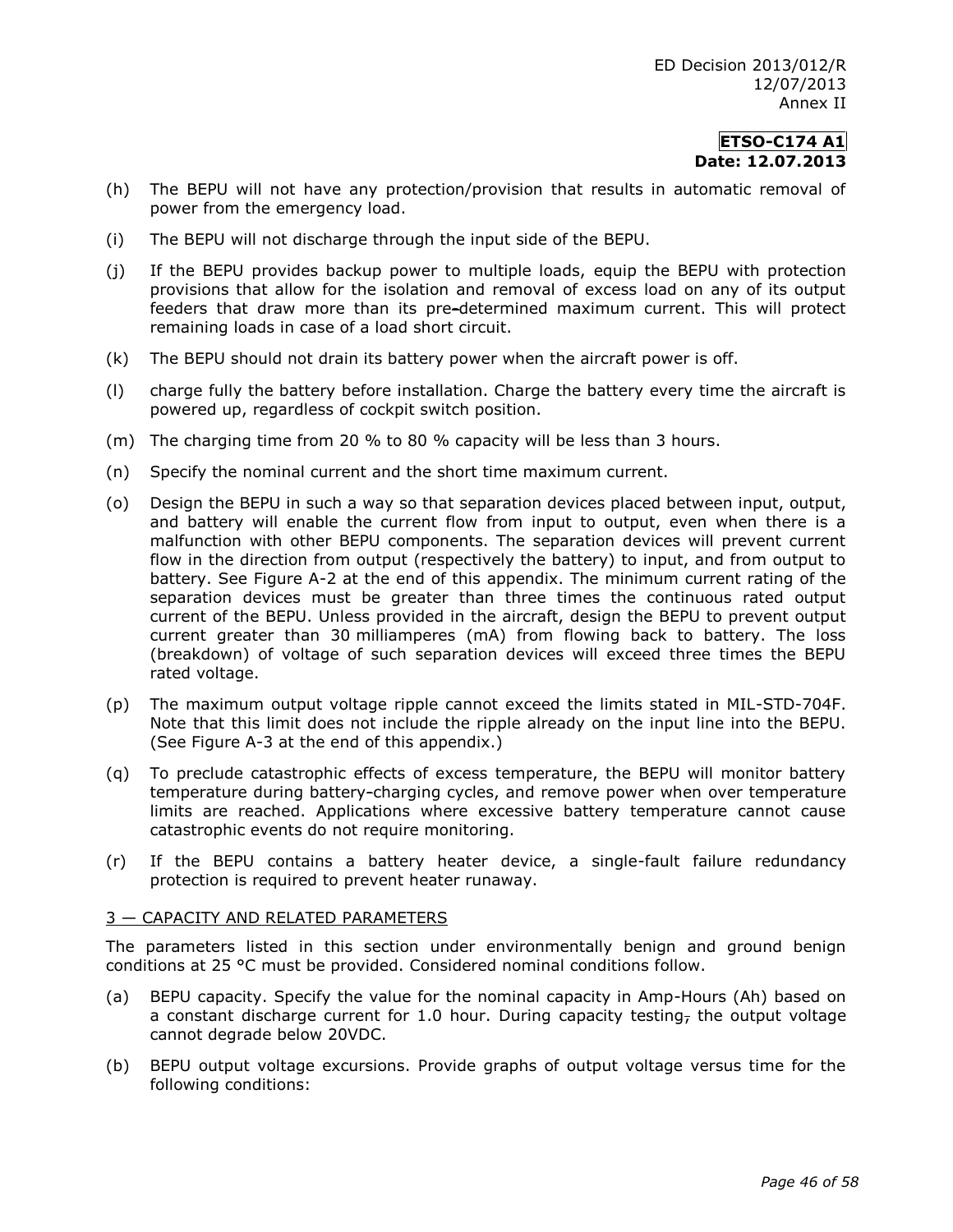- **EXED** complete discharge to low voltage dropout point after being fully charged.;
- complete discharge to low voltage dropout point after being charged to 72 % capacity. This (72 % capacity) represents a BEPU at the end of its life and 90 % state of charge.
- (c) BEPU life. Declare the expected battery life based on the number of 100 % discharge cycles on the battery nameplate. Battery life is expired when 80 % of the capacity stated on the nameplate is reached.
- (d) BEPU maximum current consumption. Specify the maximum current consumption (excluding external loads) of the BEPU. Maximum current includes charging, heating, and other functionalities performed by electronic circuits.
- (e) BEPU output current. Specify the nominal current that can be delivered by the BEPU related to the nominal Ah rating specified in paragraph 3.a of this Chapter 1 'CAPACITY AND RELATED PARAMETERS', and the short time maximum current, versus time, if necessary.

## 4 — MONITOR AND CONTROL

- (a) Instrumentation, data read-outs<sub>r</sub> and controls can be provided by support equipment instead of the BEPU.
- (b) Design all instrumentation and data read-outs for easy interpretation to avoid misunderstandings.
- (c) The BEPU can have (but is not limited to) the following optional controls:
	- BEPU Off: Battery power is disconnected from all loads;
	- BEPU Arm: Ready to engage power to the loads if aircraft power is lost. The BEPU should be in 'charging mode' unless there is a failure of the emergency bus.;
	- BEPU On/Engage: Causes the battery to be applied to the loads. The BEPU should be in 'charging mode' unless during failure of the emergency bus.
- (d) Provide a test function for pre-flight check, showing the system function and battery status. The battery is considered good with 80 % state of charge. We recommend an inflight low battery warning indication. Perform a lamp test where the checked segments are lighted.

## **CHAPTER 2: MINIMUM PERFORMANCE STANDARD UNDER ENVIRONMENTAL TEST CONDITIONS**

### $1 -$  GENERAL

Unless otherwise specified, applicable test procedures are in EUROCAE ED14E / RTCA DO-160E-defined in CS-ETSO, Subpart A paragraph 2.1.

### 2 — PERFORMANCE TESTS

The following environmental tests verify BEPU operations based on manufacturer specifications and requirements under extreme environmental conditions. If the manufacturer's specifications during these tests are different than those recorded under benign environmental conditions as specified in paragraph 3 of Chapter 1 of this Appendix,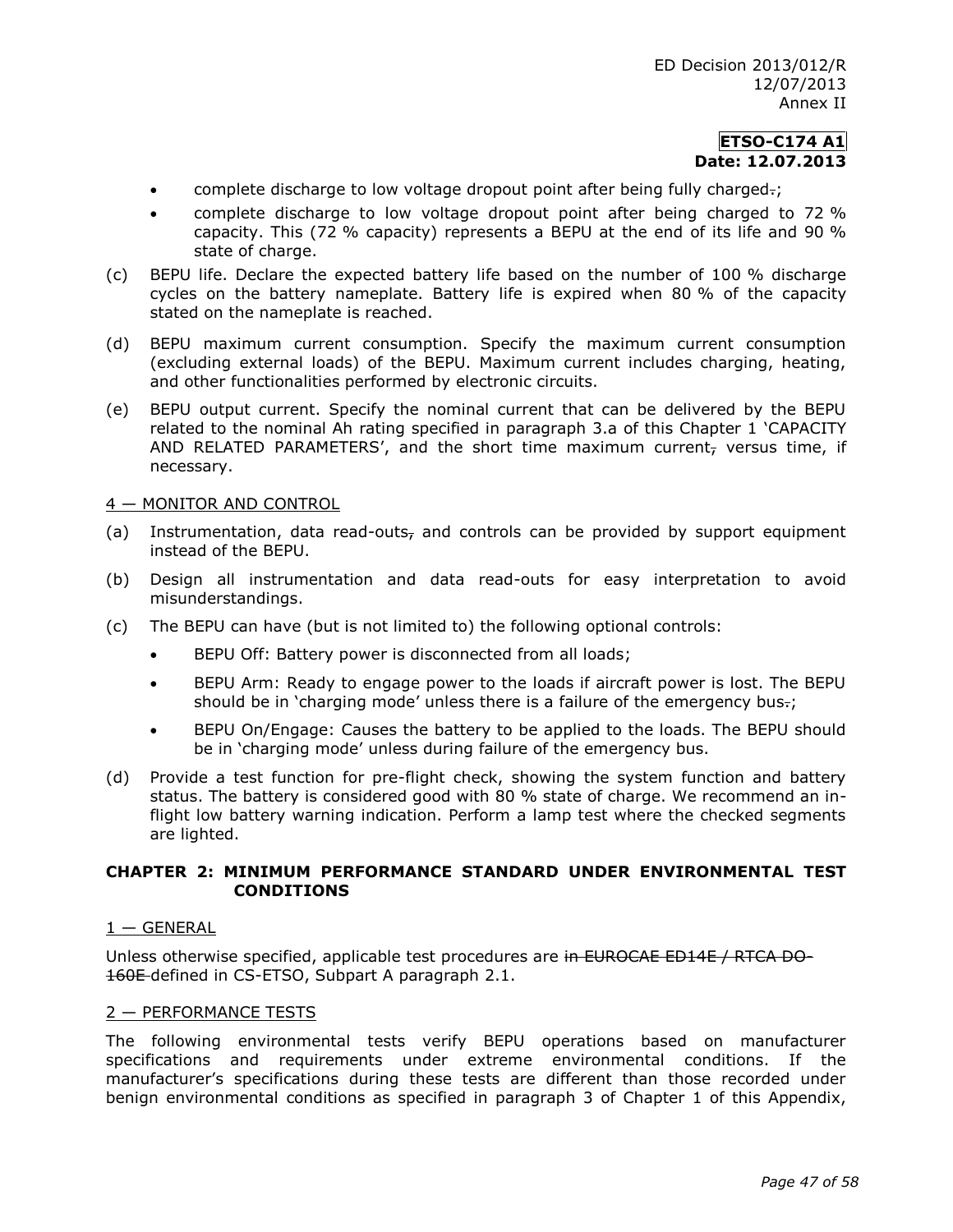the manufacturer will specify the modified rating and under what condition such ratings would occur. For the following tests determine compliance of the BEPU with the manufacturer's nominal ratings (unless otherwise specified) as referenced in paragraph 3 of Chapter 1 of this Appendix except when otherwise noted, charge the batteries to at least 80 % of manufacturer's rated capacity before conducting these tests:

- BEPU capacity using nominal current discharge;
- BEPU output voltage excursion;
- BEPU current consumption.

For the applicable environmental test requirements see ETSO, Subpart A, paragraph 2.1:

- (a) Section 4, Temperature and Altitude.
	- Operating Low Temperature Test. You may use an internal battery heater for this test.
	- Operating High Temperature Test.
	- Altitude Test.
	- Decompression Test.
	- Overpressure Test.
- (b) Section 5, Temperature Variation. Combine this test with Section 4 Testing Requirements.
- (c) Section 6, Humidity.
- (d) Section 7, Operational Shocks and Crash Safety. After this test, the equipment must remain in its mounting with no part of the equipment or its mounting becoming detached and free on the shock test table. Measure and record the BEPU capacity after completion.

*NOTE: These tests may damage the equipment. Therefore, these tests may be conducted last.* 

- (e) Section 8, Vibration. While the equipment is subjected to this test, ensure that all mechanical devices operate satisfactorily and that the mechanical construction remains undamaged.
- (f) Section 9, Explosion Proofness. Required only if the BEPU contains components that are known to cause inductive arcing.
- (g) Section 10, Water Proofness (if required).
- (h) Section 11 Fluids Susceptibility (if required). Not mandatory for ETSO approval.
- (i) Section 12, Sand and Dust (if required).
- (j) Section 13, Fungus Resistance (if required). Compliance by analysis is acceptable.
- (k) Section 15, Magnetic Effect.
- (l) Section 16, Power Input.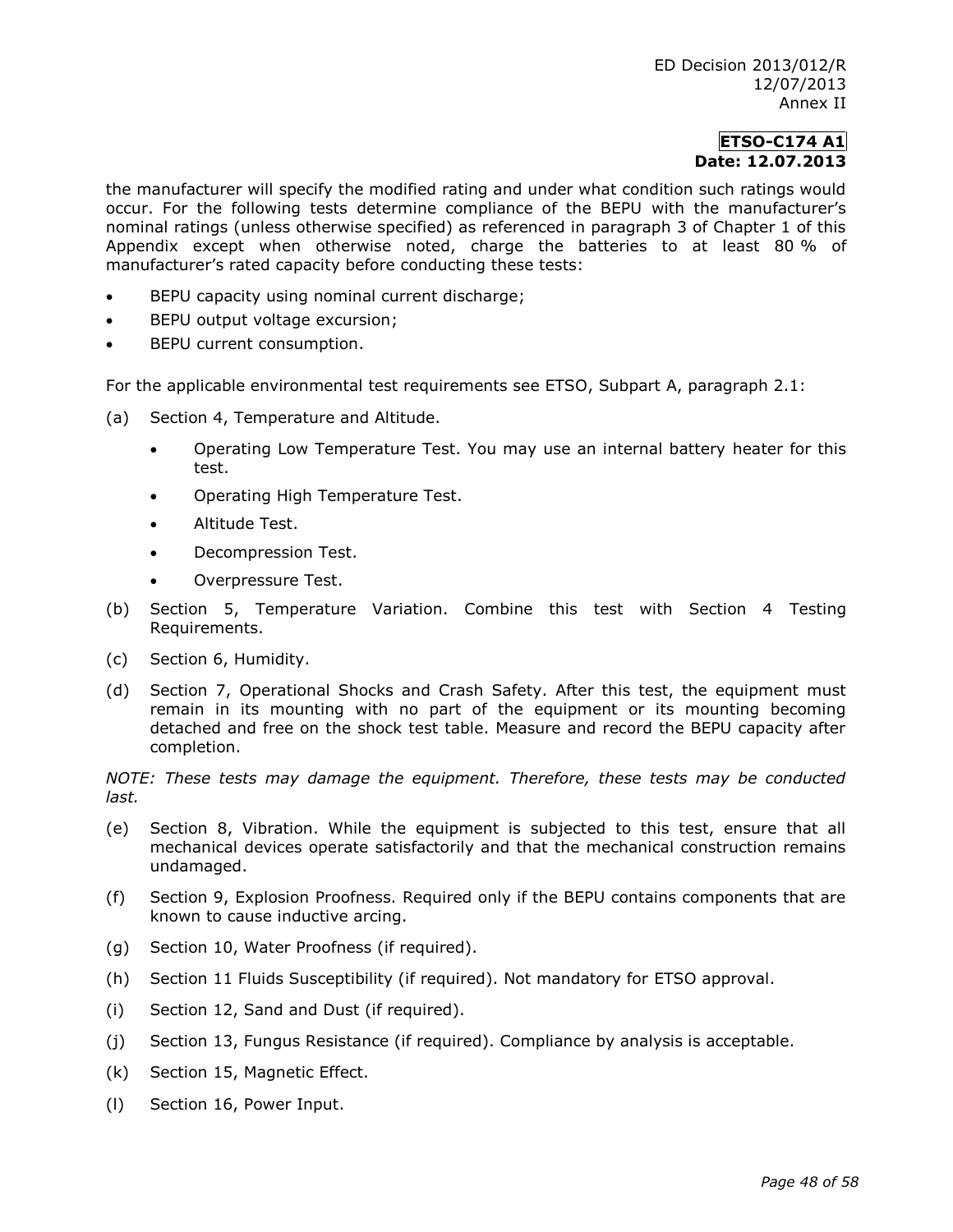- (m) Section 17, Voltage Spike. During and after this test, no failed parts must exist, including any degradation on component voltage and current ratings. No parasitic or transient mode switching can result from this test.
- (n) Section 18, Audio Frequency Conducted Susceptibility Power Inputs. Conduct by charging the BEPU when its capacity is between 0 % and 75 %. No parasitic or transient mode switching can result from this test.
- (o) Section 19, Induced Signal Susceptibility. No parasitic or transient mode switching can result from this test.
- (p) Section 20, RF Susceptibility. No parasitic or transient mode switching can result from this test.
- (q) Section 21, Emission of RF Energy. Conduct while BEPU is being charged. Charge must be between 0 % and 75 % of capacity during this test.
- (r) Section 22, Lightning Induced Transient Susceptibility. No parasitic or transient mode switching can result from this test.
- (s) Section 23, Lightning Direct Effects. Not mandatory for this ETSO approval. If you conduct this test, no failed parts may exist during and after the test. Failed parts include any degradation on component voltage and current ratings. No parasitic or transient mode switching should result during this test.
- (t) Section 24, Icing. Not mandatory for this ETSO approval. If you conduct this test, no failed parts may exist during and after the test. Failed parts include any degradation on component voltage and current ratings.
- (u) Section 25, Electrical Discharge.

# **CHAPTER 3: ELECTRICAL TEST PROCEDURES**

## $1 -$  GENERAL

Electrical test procedures covered under environmental test conditions in Chapter 2 of this Appendix are conducted according to the test procedures outlined below.

## 2 — GENERAL TEST CONDITIONS

Unless otherwise specified, the following test conditions apply:

- (a) Conduct all tests under conditions of ambient room temperature (except sections 4, 5 and 6) and ambient pressure and humidity as outlined in Section 1, Paragraph 3.
- (b) Unless otherwise specified, the input supply voltage will be within 10 % of the nominal value the BEPU is designed to operate.
- (c) A reasonable warm-up period for stabilization is permissible. Battery nominal capacity is defined at 25 °C.

## 3 — SPECIFIC TEST CONDITIONS

(Per paragraph 4 'MONITOR and CONTROL' of Chapter 1 of this document)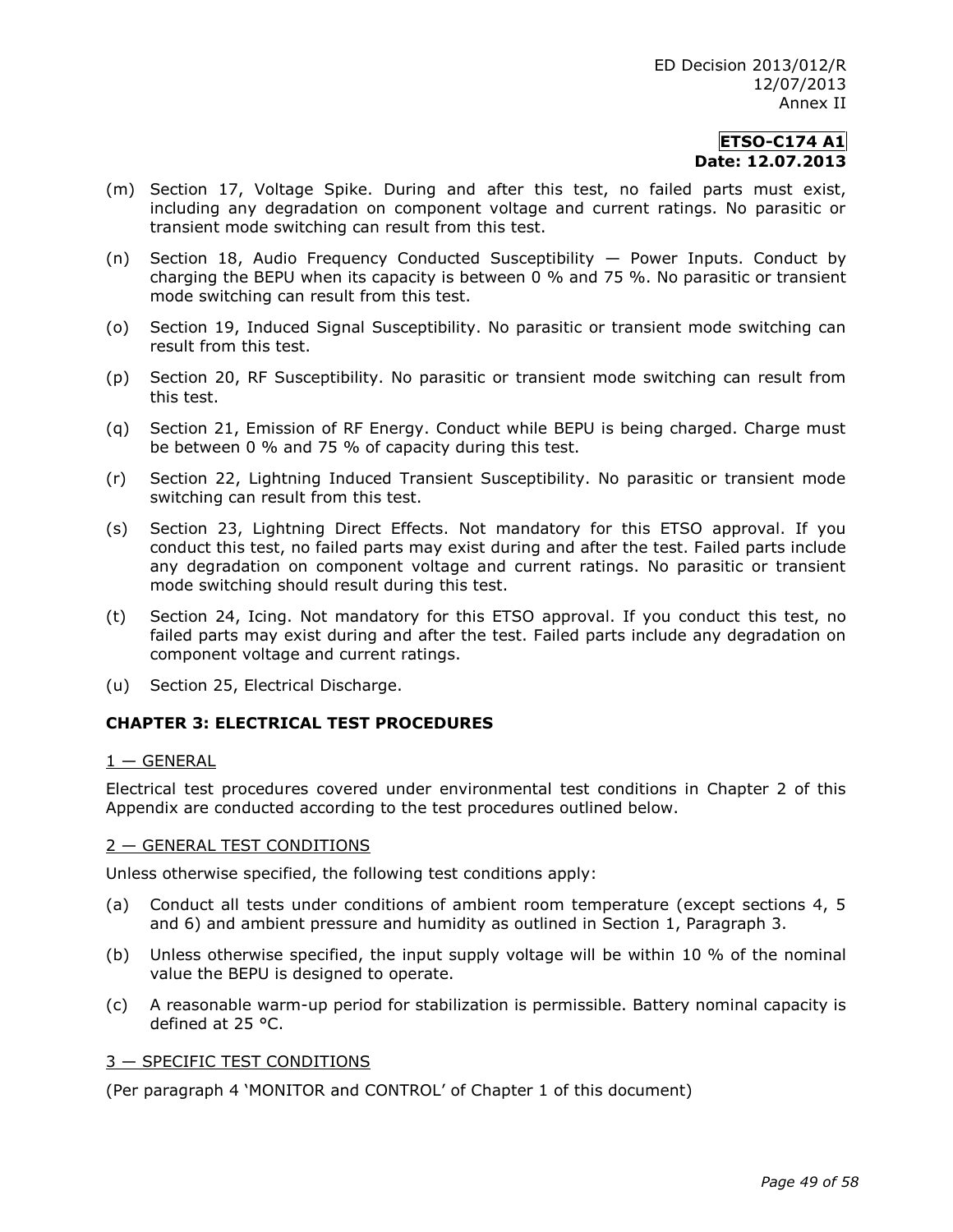- (a) Lamp test: All segments lighted.
- (b) Check load segment on when load is applied.

### 4 — ALIGNMENT, ADJUSTMENT AND CALIBRATION PRIOR TO TEST

If necessary, perform alignment, adjustment and calibration before testing.

### 5 — TEST EQUIPMENT

Calibrate the test equipment you use to verify final test results traceable to the National Bureau of Standards. Test equipment accuracy will be at least 2 %.

### **CHAPTER 4 : DESCRIPTION OF A BEPU**

#### $1 -$  GENERAL

A BEPU supplies power for a specified time period to an emergency power bus (output) in case of main or emergency bus failure.

#### 2 — PARTS OF A BEPU

The BEPU consists of a remote unit or panel-mounted device containing a rechargeable battery pack (accumulator) and means for providing charging, monitoring of battery temperature, battery state, current, as well as system testing and related functions. The batteries are kept fully charged during normal operation regardless of surrounding temperature.

- (a) An indicator/test switch gives information on the battery status of the BEPU before commencing flight.
- (b) Figure A-1 block diagram illustrates the description of the BEPU functionality. It does not define a requirement.
- (c) Figure A-2 depicts an example BEPU current flow.
- (d) Figure A-3 depicts a recommended measurement of BEPU output voltage ripple.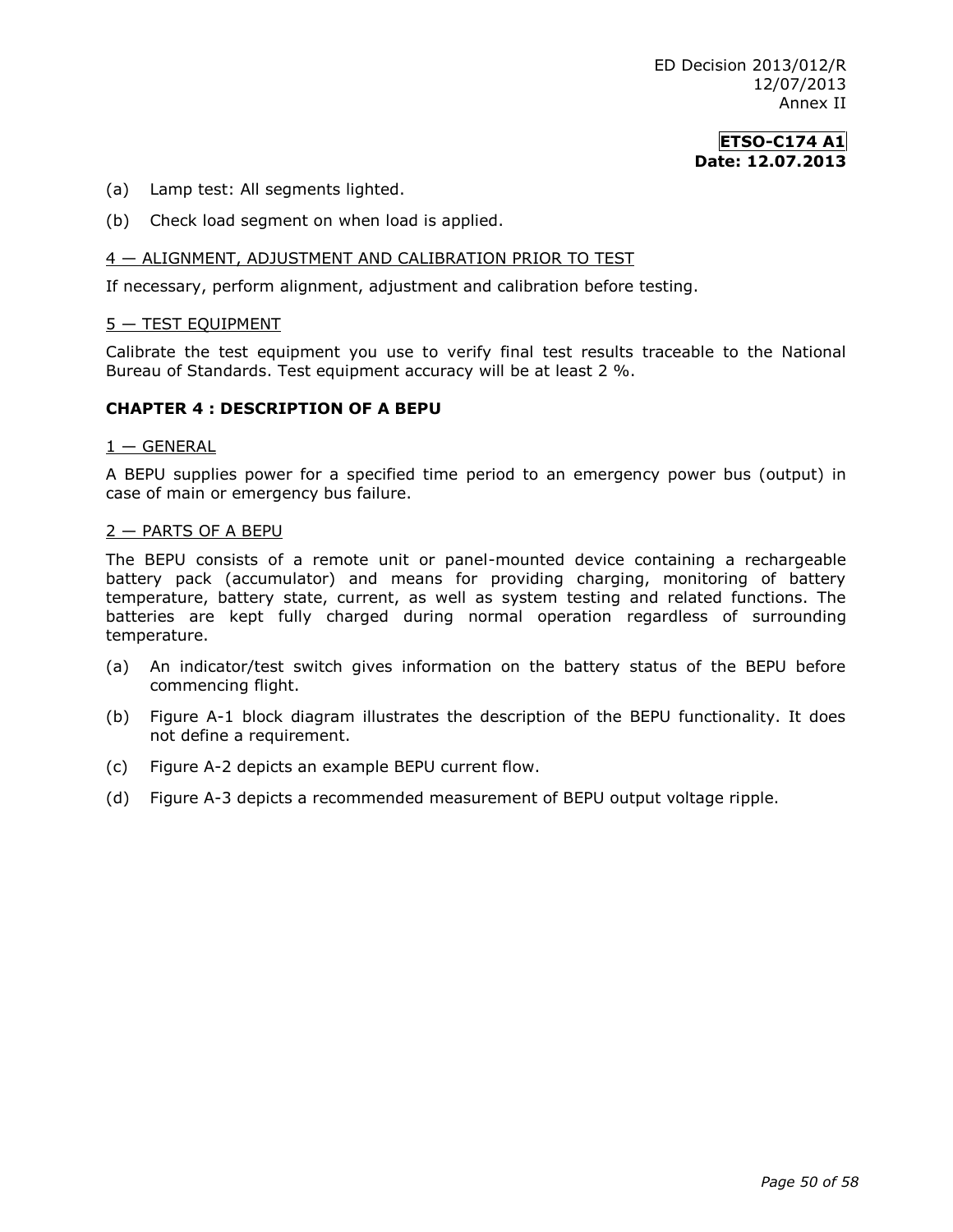> **ETSO-C174 A1 Date: 12.07.2013**







Figure A-2: An example BEPU Current Flow